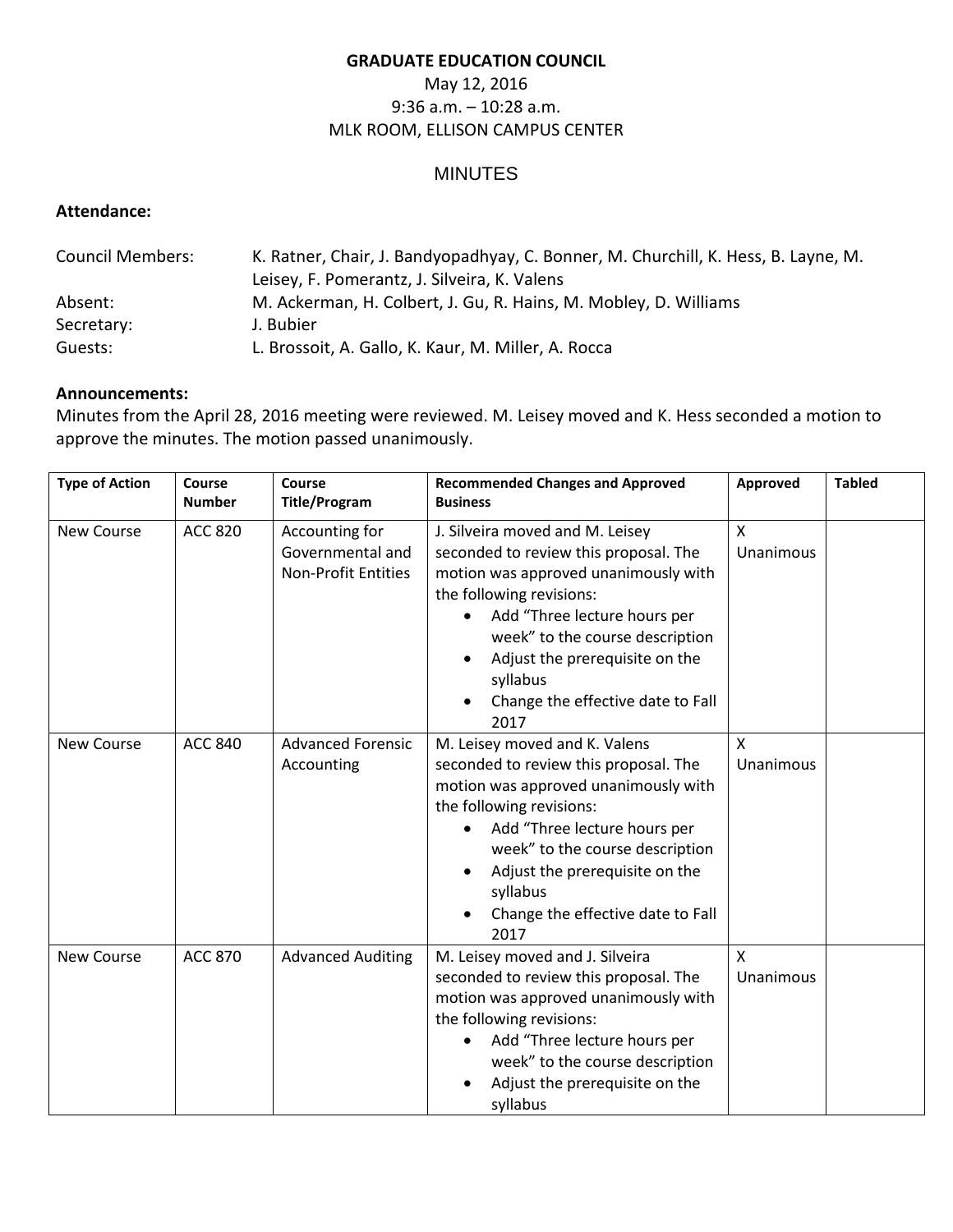| <b>New Course</b> | <b>ACC 890</b>                       | Financial                         | J. Silveira moved and K. Valens seconded | X                         |  |
|-------------------|--------------------------------------|-----------------------------------|------------------------------------------|---------------------------|--|
|                   |                                      | <b>Accounting Theory</b>          | to review this proposal. The motion was  | Unanimous                 |  |
|                   |                                      |                                   | approved unanimously with the            |                           |  |
|                   |                                      |                                   | following revisions:                     |                           |  |
|                   |                                      |                                   | Add "Three lecture hours per             |                           |  |
|                   |                                      |                                   | week" to the course description          |                           |  |
|                   |                                      |                                   | Adjust the prerequisite on the           |                           |  |
|                   |                                      |                                   | syllabus                                 |                           |  |
|                   |                                      |                                   | Change the effective date to Fall        |                           |  |
|                   |                                      |                                   | 2017                                     |                           |  |
|                   |                                      |                                   | Change the ordering of the               |                           |  |
|                   |                                      |                                   | prerequisites                            |                           |  |
| <b>New Course</b> | <b>FIN 868</b>                       | <b>Advanced Financial</b>         | C. Bonner moved and M. Leisey            | X                         |  |
|                   |                                      | Analysis                          | seconded to review this proposal. The    | Unanimous                 |  |
|                   |                                      |                                   | motion was approved unanimously with     |                           |  |
|                   |                                      |                                   | the following revisions:                 |                           |  |
|                   |                                      |                                   | Add "Three lecture hours per             |                           |  |
|                   |                                      |                                   | week" to the course description          |                           |  |
|                   |                                      |                                   | Remove FIN309 and "a good                |                           |  |
|                   |                                      |                                   | working knowledge of college             |                           |  |
|                   |                                      |                                   | algebra and Excel®" from the             |                           |  |
|                   |                                      |                                   | prerequisites                            |                           |  |
| Change in         |                                      | <b>MBA Admission Requirements</b> | M. Leisey moved and F. Pomerantz         | X                         |  |
| Policy            |                                      |                                   | seconded to review this proposal. The    | Unanimous                 |  |
|                   |                                      |                                   | motion was approved unanimously.         |                           |  |
| <b>New Policy</b> | <b>School of Education Practicum</b> |                                   | J. Silveira moved and K. Valens seconded | $\boldsymbol{\mathsf{X}}$ |  |
|                   | <b>Failure Policy</b>                |                                   | to review this proposal. The motion was  | Unanimous                 |  |
|                   |                                      |                                   | approved unanimously.                    |                           |  |
| Change in         |                                      | M.S. Geo-Information Science      | J. Silveira moved and J. Bandyopadhyay   | X                         |  |
| Policy            |                                      |                                   | seconded to review this proposal. The    | Unanimous                 |  |
|                   |                                      |                                   | motion was approved unanimously.         |                           |  |
| Change in         | <b>CSC 701</b>                       | Software                          | M. Leisey moved and C. Bonner            | X                         |  |
| Course            |                                      | Engineering                       | seconded to review these proposals       | Unanimous                 |  |
| Change in         | <b>CSC 710</b>                       | Theory of                         | simultaneously. The motion was           | X                         |  |
| Course            |                                      | Computation                       | approved unanimously.                    | Unanimous                 |  |
| Change in         | <b>CSC 715</b>                       | Analysis of                       |                                          | X                         |  |
| Course            |                                      | Algorithms                        |                                          | Unanimous                 |  |
| Change in         | <b>CSC 795</b>                       | <b>Computer Systems</b>           |                                          | X                         |  |
| Course            |                                      |                                   |                                          | Unanimous                 |  |
| Change in         | M.A./M.A.T. English                  |                                   | C. Bonner moved and J. Silveira          | X                         |  |
| Program           |                                      |                                   | seconded to review this proposal. The    | Unanimous                 |  |
|                   |                                      |                                   | motion was approved unanimously.         |                           |  |
| New Course        | <b>ITL 707</b>                       | Topics in Italian                 | M. Leisey moved and J. Silveira          | X                         |  |
|                   |                                      | Culture                           | seconded to review this proposal. The    | Unanimous                 |  |
|                   |                                      |                                   | motion was approved unanimously with     |                           |  |
|                   |                                      |                                   | the following revision:                  |                           |  |
|                   |                                      |                                   | Have the prerequisites on the            |                           |  |
|                   |                                      |                                   | form and the syllabus match              |                           |  |